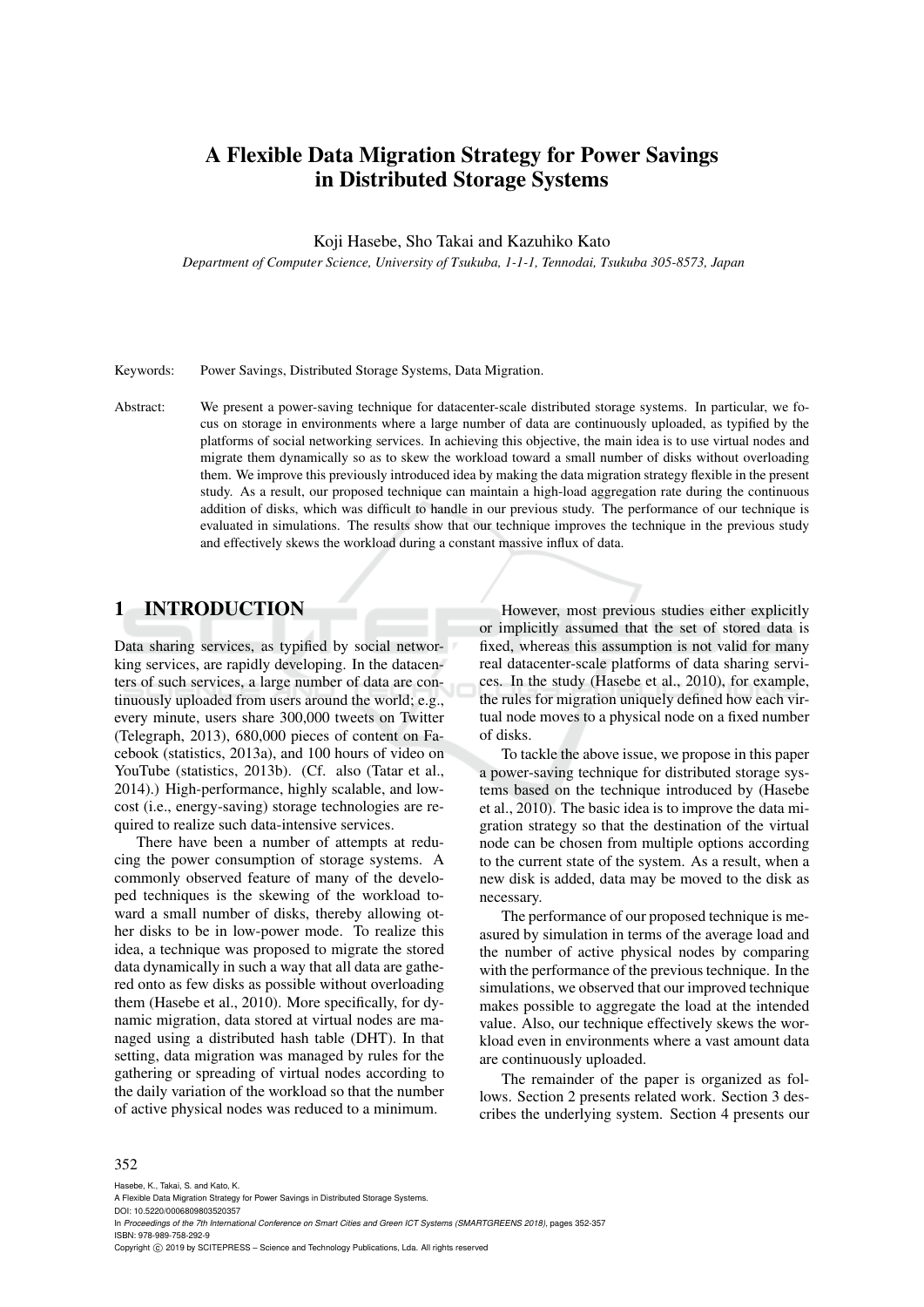data migration strategy for power reduction. Section 5 presents the simulation results. Finally, Section 6 concludes the paper and presents future work.

### 2 RELATED WORK

There have been a number of suggestions for reducing the power used by storage systems. These suggestions have a similar basis as mentioned in the previous section, but can be classified into two categories according to their approach.

The first category uses data replication (i.e., redundancy). DIV (Pinheiro et al., 2006), for example, separates original and redundant data onto different disks, thereby allowing read/write requests to be concentrated on the disks with the original data. Hibernator (Zhu et al., 2005) and PARAID (Weddle et al., 2007) collect or spread data to adapt to changes in operational loads. Harnik et al. (Harnik et al., 2009) applied the idea of DIV to a large distributed storage system. Verma et al. (Verma et al., 2010) developed sample-replicate-consolidate mapping (SRCMap), which gathers accesses to the replicas on active disks, while Vrbsky et al. (Vrbsky et al., 2010) proposed a replication approach called the sliding window replica strategy (SWIN).

The second category dynamically migrates stored data. Massive Array of Idle Disks (Colarelli and Grunwald, 2002) provides specific disks that are used as a cache to store frequently accessed data, thereby reducing the number of accesses of other disks. PDC (Pinheiro and Bianchini, 2004) periodically reallocates data in the storage array according to the latest access frequencies. Kaushik et al. (Kaushik and Bhandarkar., 2010) proposed the idea of dividing disks in Hadoop distributed file systems into hot and cold zones.

The techniques used in our previous studies (Hasebe et al., 2010; Hasebe et al., 2015; Hasebe et al., 2016) are classified into the second category. The techniques introduced in (Hasebe et al., 2010; Hasebe et al., 2016) are based on the DHT and skew the workload by migrating virtual nodes. The present work improves the technique proposed in (Hasebe et al., 2010). In particular, our main motivation is to explore power savings in an environment where a vast number of data are continuously uploaded.

### 3 UNDERLYING SYSTEM

Our proposed technique is targeted at datacenter-scale storage systems. In particular, it is aimed at systems



that store data with relatively high access frequency. We assume that the system workload fluctuates over the cycle of a day, with the difference in workload between peak time and off-peak times is a factor of approximately 4 to 6. The basic idea of our technique is to use virtual nodes and to realize operations that store/retrieve data using the lookup mechanism of a DHT. (Here we will explain the use of Chord (Stoica et al., 2001) as an example of a DHT.) In addition, according to the load of the system, virtual nodes are migrated dynamically among physical disks.

As preliminaries, we first introduce notations and functions to describe the configuration of our target system. Let  $P = \{p_1, ..., p_n\}$  and  $V = \{v_1, ..., v_m\}$  be the sets of physical nodes (i.e., disks) and virtual nodes, respectively. As will be explained later, physical nodes are divided into two groups called the *original space* (denoted *Porg*) and *extended space* (denoted *Pext*). The placement of each virtual node is described by the function  $place_V : V \rightarrow P$ . Intuitively,  $place_V(v) = p$  means that virtual node *v* is located at physical node *p*. We also use the function *place<sup>P</sup>* :  $P \to 2^V$  to denote the set of virtual nodes  $V' \subseteq V$  that are on a physical node *p*; i.e.,  $place_P(p) = V'$ . Formally, the function can be defined using *place<sup>V</sup>* ; i.e.,  $place_P(p) = \{v \in V \mid place_V(v) = p\}$ . For readability, we use the notation  $v \in p$  to denote  $v \in place_P(p)$ .

In the system, the DHT has a key space consisting of  $\alpha \cdot \beta \cdot \gamma$  keys as shown in Fig. 1 (A). The virtual nodes are arranged in this key space at equal intervals with width γ. Here,  $\alpha$ ,  $\beta$ , and γ shall be large enough for operation.

In the initial state, β virtual nodes  $v_1, v_{\alpha+1}, \ldots, v_{(\beta-1)\cdot \alpha+1}$  are placed at specified positions of the key space. Furthermore, they are stored in order from the leftmost physical node in the disk array of *Porg* as shown in Fig. 1 (B). Data are written to one of the existing virtual nodes when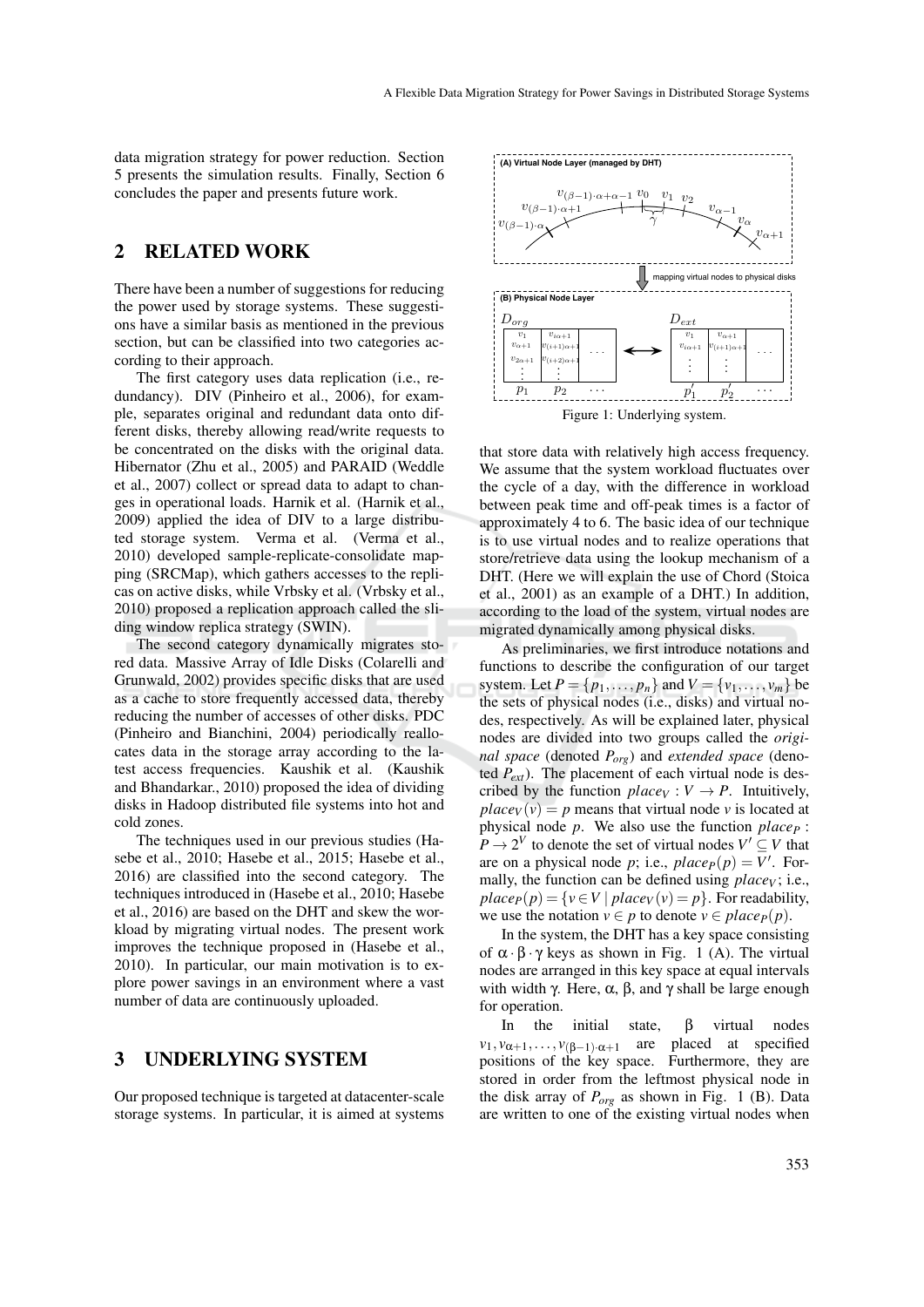uploaded by the client; i.e., the load of the write request from the client is distributed by β virtual nodes. It is here assumed that the virtual node has an upper limit of the total volume of stored data. When virtual node  $v_i$  (for  $i = 0, ..., \alpha \cdot \beta - 1$ ) becomes full,  $v_{i+1}$  is newly inserted at a predetermined position in the key space and stored at the empty physical node on the leftmost of *Porg*. Additionally, when the leftmost disk *p<sup>i</sup>* in *Porg* becomes full, a new empty physical disk  $p_{i+1}$  is added.

When the system workload increases, each physical node independently checks its own workload, and if the workload exceeds the capacity, one of the virtual nodes is moved to a lowly loaded active physical node in *Pext*. If there is no such physical node, one of the nodes in *Pext* in low-power mode is activated. In contrast, when the system workload decreases, virtual nodes in *Pext* are gradually moved back to the original positions. Finally, if a physical node has no active virtual node, it enters a low-power mode and thus reduces its power consumption. In our system, travel paths of the virtual nodes are recorded for 1 day. We denote the set of physical nodes in which a virtual node is placed during a day by the function  $mig: V \to 2^P$ . Intuitively, if a virtual node *v* originally placed at  $p \in P_{org}$  is also placed in  $p_2, p_3 \in P_{ext}$  by migrations over the course of the day,  $mig(v) = \{p_2, p_3\}.$ 

We finally remark on the migration cost of our technique. To reduce the migration cost, instead of moving all data stored at a virtual node in each migration, remaining old data in *Pext* are reused when the system workload increases again. This allows migration by copying the difference from the previous day. In the next section, we use the function *placeOld* :  $V \rightarrow P$  to indicate the allocation of a virtual node on the previous day. More precisely,  $place_{Old}(v) = p$  if virtual node  $\nu$  was placed on  $p$  by migration on the previous day.

### 4 DATA MIGRATION STRATEGY

The power reduction technique of (Hasebe et al., 2010) relies on two types of migration strategies for optimizing power consumption. These cope with the daily variation of the system workload, but the one is used when the workload is increasing and the other when the workload is decreasing.

In the original strategies, the destination of the virtual node from *Porg* to *Pext* was rigorously fixed. It was therefore difficult to apply the technique to an environment where data are added sequentially. In this paper, we improve these strategies so that it can accommodate such environments.

### 4.1 Migration for Extension

When the system workload is increasing during the nominal period of a day, each active physical node (say,  $p_i$ ) both in  $P_{org}$  and  $P_{ext}$  checks its own workload at regular intervals. If the workload exceeds the capacity (i.e., the maximum workload that can maintain a preferable response performance), then the virtual node  $v \in place_P(p_i)$  to be moved is determined in the following way.

**Case 1.** There is a physical node  $p \in P_{ext}$  with  $place_{Old}(v) = p$ .

Case 1-1: *p* is active, and *v* is moved to *p*.

- Case 1-2: There is no such active *p*, and *v* is moved to *p* with activation.
- **Case 2.** There is a physical node  $p \in P_{ext}$  satisfying all the following conditions.
	- C1: No two virtual nodes stored at a certain physical node move to the same physical node  $(i.e., \forall v, v' \in p(mig(v) \cap mig(v') = \emptyset).$
	- C2: *p* does not exceed its volume and workload capacity even if *v* is moved to *p*.

Case 2-1: *p* is active, and *v* is moved to *p*.

- Case 2-2: There is no such active *p*, and *v* is moved to *p* with activation.
- Case 3: There is no physical node in *Pext* satisfying both of the above two conditions, and a new disk (say,  $p'$ ) is added to  $P_{ext}$  and  $v$  is moved to  $p'$ .

Here we describe the improvement. The major difference from the previous research is that the proposed method flexibly determines the destination of the virtual node according to the situation in the proposed method. As a result, even if a disk is newly added, an appropriate destination can be found. Meanwhile, in the previous research, because the destination of the virtual node is uniquely determined in advance, it is not easy to add the disk.

In addition, our proposed technique is devised so as to maintain the advantage of the previous technique of efficiently aggregating the workload. For example, the reason for prioritizing the physical node in the active state as the migration destination of the virtual node is to avoid increasing the number of physical nodes in an active state. Condition C1 in Case 2 is introduced for a similar reason. That is to say, according to this condition, when the physical node selects its own destination of the virtual node, it is possible to generate more candidates for the destination.

We here present a simple example to clarify the process. (See also Fig. 2 for a graphical presentation.)

In the example,  $p_1$ ,  $p_2$ , and  $p_3$  are in  $P_{\text{org}}$  and the virtual nodes placed at these nodes are represented by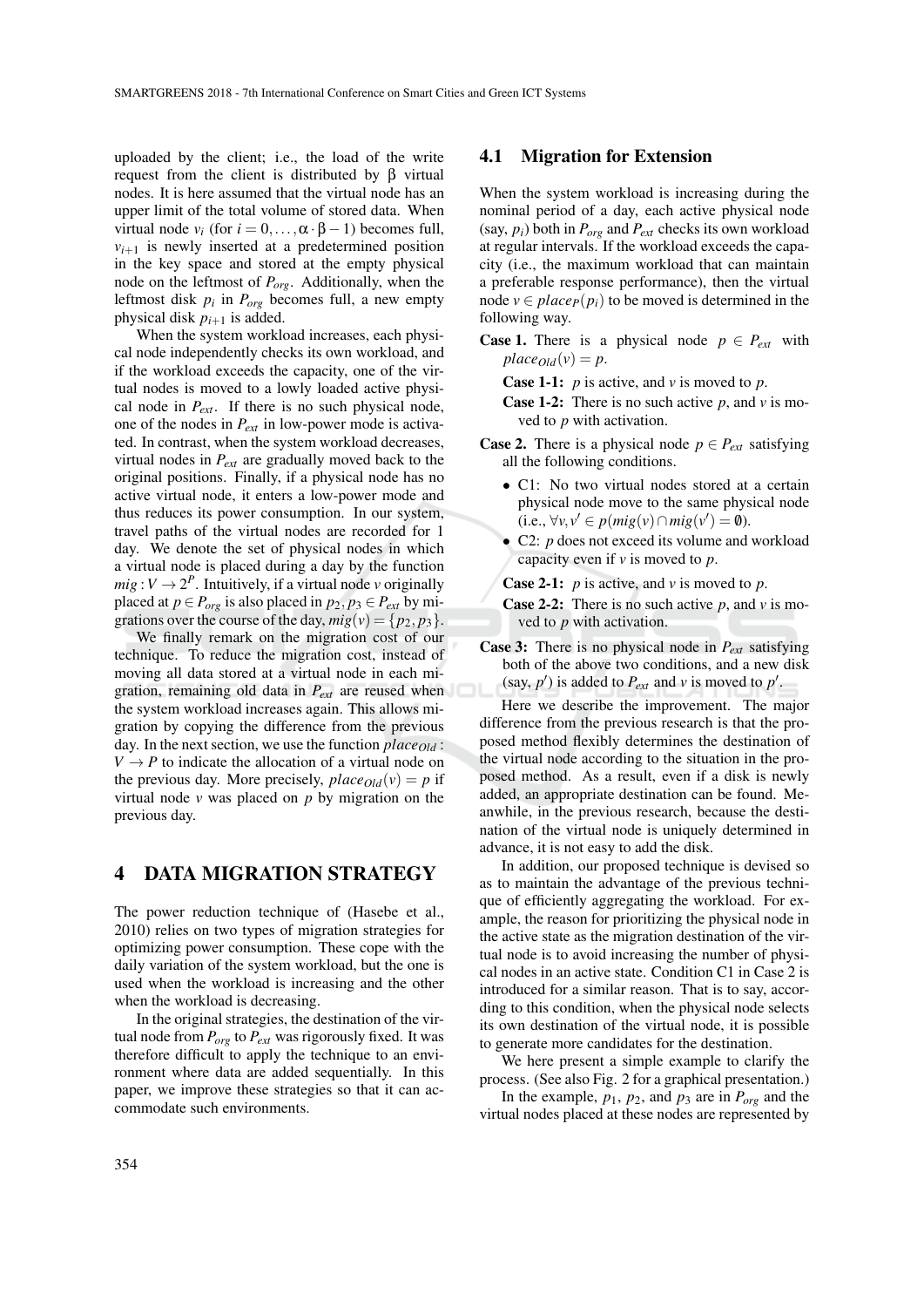

integers. We assume that only  $v_1$  has been moved and, in  $P_{ext}$ ,  $p'_1$  is active while  $p'_2$  and  $p'_3$  are in low-power mode. In this setting, we consider the situation that the workloads of nodes  $p_1$ ,  $p_2$ , and  $p_3$  exceed the corresponding capacities. (In Fig. 2, the migrations of circled virtual nodes can reuse the old data remaining in *Pext* while the migrations of the virtual nodes enclosed in squares involve newly written data in *Pext*.)

Migration 1 is the migration of  $v_4$  and  $v_7$  from  $p_2, p_3$  to  $p'_2, p'_3$ , respectively.  $v_4$  is selected for  $p_2$  because  $p'_1$  is active and has reusable data, while  $v_7$  is selected for  $p_3$  and newly written in  $p'_1$  because there are no reusable data in *Pext*. Migration 2 is the case that  $p_1$  moves another virtual node.  $p'_2$  is selected at this time because it is in low-power mode yet stores reusable data (i.e., the data of  $v_2$ ). Migration 3 is conducted because the workload of  $p_1$  exceeds the capacity again. In this case, because  $p_1$  has no other reusable data in *Pext*, it is necessary to migrate all data of a virtual node. Moreover, because  $p'_1$  and  $p'_2$  have received  $v_1$  and  $v_2$ , respectively,  $p'_3$  is selected as the destination.

#### 4.2 Migration for Reduction

When the system workload is decreasing following the day's peak workload, reducing power consumption requires gathering the widely dispersed virtual nodes into their original positions. To realize this mechanism, physical disks have been divided into groups and an optimization algorithm introduced to find migrations of the virtual node that result in the fewest active disks for each group (Hasebe et al., 2010). This optimization algorithm can be directly applied as it is to our technique explained so far. In our case, *Pext* is divided into groups of approximately 10 physical nodes and the algorithm is executed for each group at regular intervals. In our setting, however, because the destinations of the virtual nodes are widely expanded irregularly, it is necessary to execute the algorithm more frequently than in the previous study.

### 5 EVALUATION BY SIMULATIONS

We developed a simulator that mimics a storage system targeted in this study. By using this simulator, in order to show that the proposed technique improves the technique of the study (Hasebe et al., 2010), we first compare the average load (i.e., the ratio of workload to capacity) of the changes in the active physical nodes and in the number of active physical nodes in an environment where the workload varies. Next, we evaluate the change of the avarage load under the circumstance where data are continuously uploaded.

#### 5.1 Parameters and Settings

In the evaluation of this section, we considered the following environment which was similar to the setting considered in (Hasebe et al., 2010). The data were stored in 10,000 virtual nodes. During the course of a day (that is modeled by discrete time progress in 10 minutes), the workload of all virtual nodes was initially at its lowest, and increased until the middle of the day then decresed until the end, where the gap was sixfold. In addition, due to the popularity of stored data, we considered two groups of virtual nodes with different workloads: group *G*<sup>1</sup> of 2,000 nodes are the busier ones, while group  $G_2$  of 8,000 were the normal nodes. In each group, the workloads of all virtual nodes were the same. The ratio of workloads of a node  $G_1$  to a node in  $G_2$  was denoted by  $\alpha$ , and we considered the cases that  $\alpha = 1.2, 1.5,$  and 2. In each case, we set the initial workload of the system to be 60% of its capacity.

In the first simulation (presented in Section 5.2), as the environment to evaluate the proposed technique, we assumed that each of *Porg* and *Pext* consisted of 100 physical nodes, and initially all virtual nodes were equally stored only in *Porg* (thus *Pext* was empty). On the other hand, as the environment to evaluate the previous study, we assumed that the system consisted of six blocks each of which consisted of 100 physical nodes, and initiall all the virtual nodes were stored only in one block.

#### 5.2 Comparison with Previous Study

Fig. 3 indicates the comparison of the change in the number of active nodes, while Fig. 4 indicates the comparison of the change in the average load of active physical nodes. These figures show that our proposed technique improves the efficiency of usage of the physical nodes. In the case of using proposed technique and the technique in the previous study (described by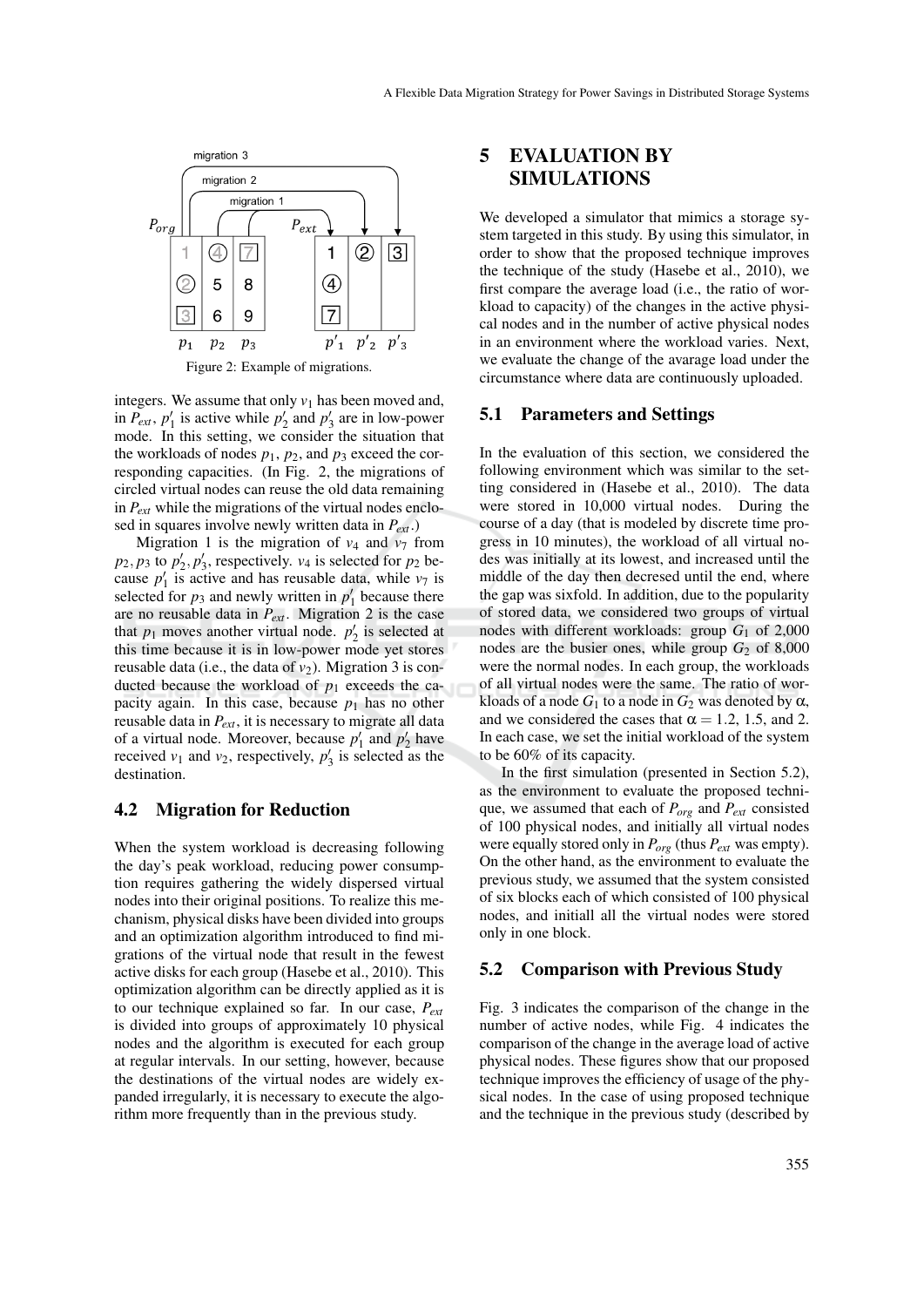

Figure 3: Number of active physical nodes.



"fixed destination"), the average values of the daily load was approximately 100% and 76%, respectively when  $\alpha$  is set as 1.2.

Also, the change in the maximum load on the active physical nodes in the case using proposed technique is shown in Fig.5. For each case of the values of  $\alpha$ , the maximum load is about 100%.

The result of these simulations show that our proposed technique makes possible to aggregate the load at the intended value at any time during the course of a day.

### 5.3 Flexibility toward Sequential Addition of Data

In this simulation, we considered an environment similar to the simulation in Section 5.2. In addition we assumed that five new physical nodes each of which stored 100 virtual nodes were added to *Porg* a day and measured until *Porg* reached 200 physical nodes.

Figs. 6 and  $\overline{7}$  indicate the daily change in the average load of the active physical nodes. The results show that the aggregation rate of load decreases with each day. However, the average load over 21 days is still about 82% and our proposed technique effecti-



Figure 5: Maximum load of active physical nodes.



Figure 6: Average load of active physical nodes.



Figure 7: Daily change in the average load.

vely skews the workload even in continuous addition of data.

### 6 CONCLUSIONS AND FUTURE WORK

We presented a power-saving technique for datacenter-scale distributed storage systems. Our main motivation was to explore power savings in